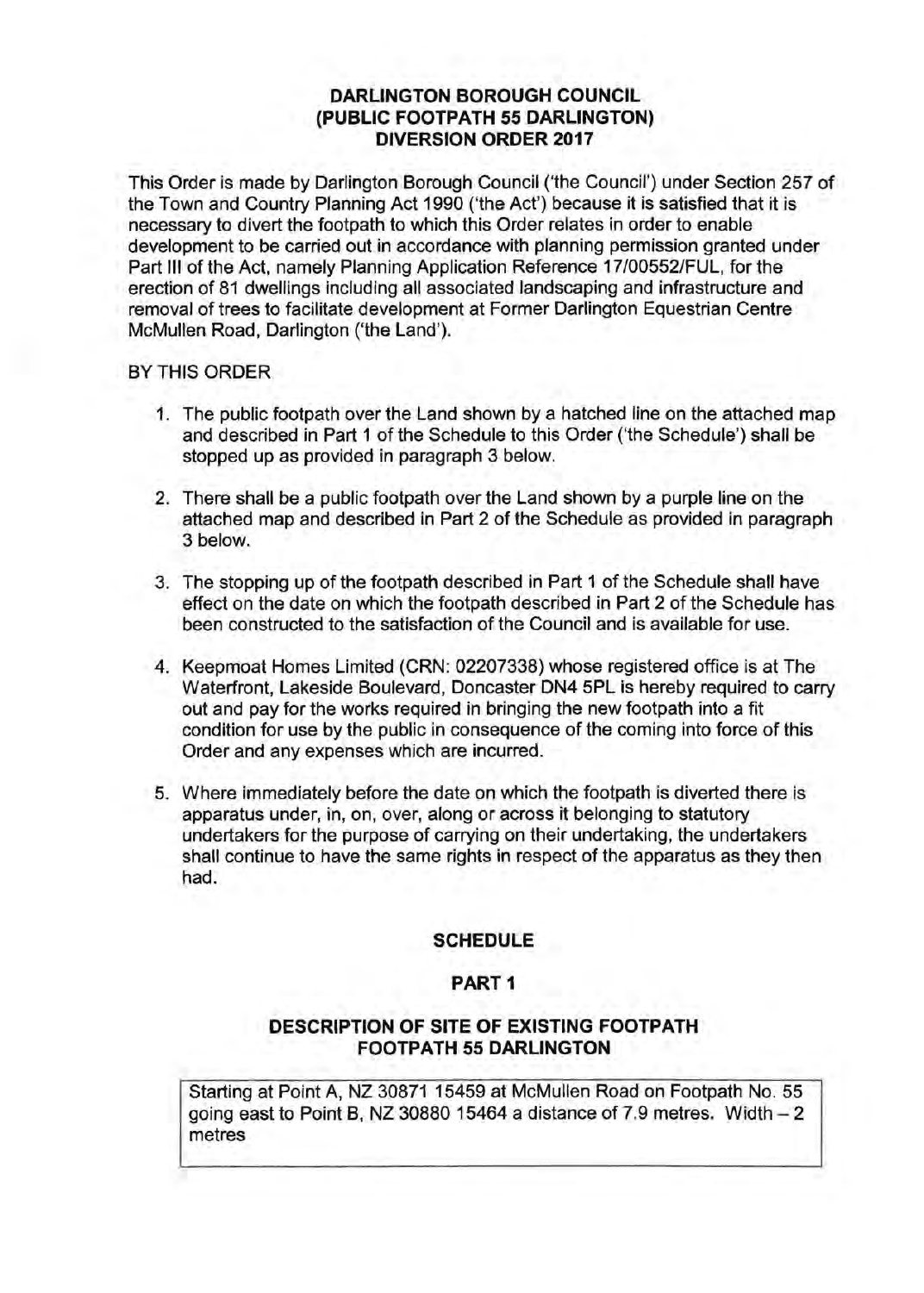# **PART2**

### **DESCRIPTION OF SITE OF NEW FOOTPATH FOOTPATH 55 DARLINGTON**

Starting at Point C, NZ 30887 15442 going north west along McMullen Road then turning north east to meet Point B, NZ 30880 15464 a distance of 21.9 metres where it connects with Footpath No. 55. Width - 2 metres

 $12.001$ 

Dated this 3<sup>rd</sup> November 2017

The COMMON SEAL of DARLINGTON BOROUGH COUNCIL was hereto affixed in the presence of:-

Authorised Signatory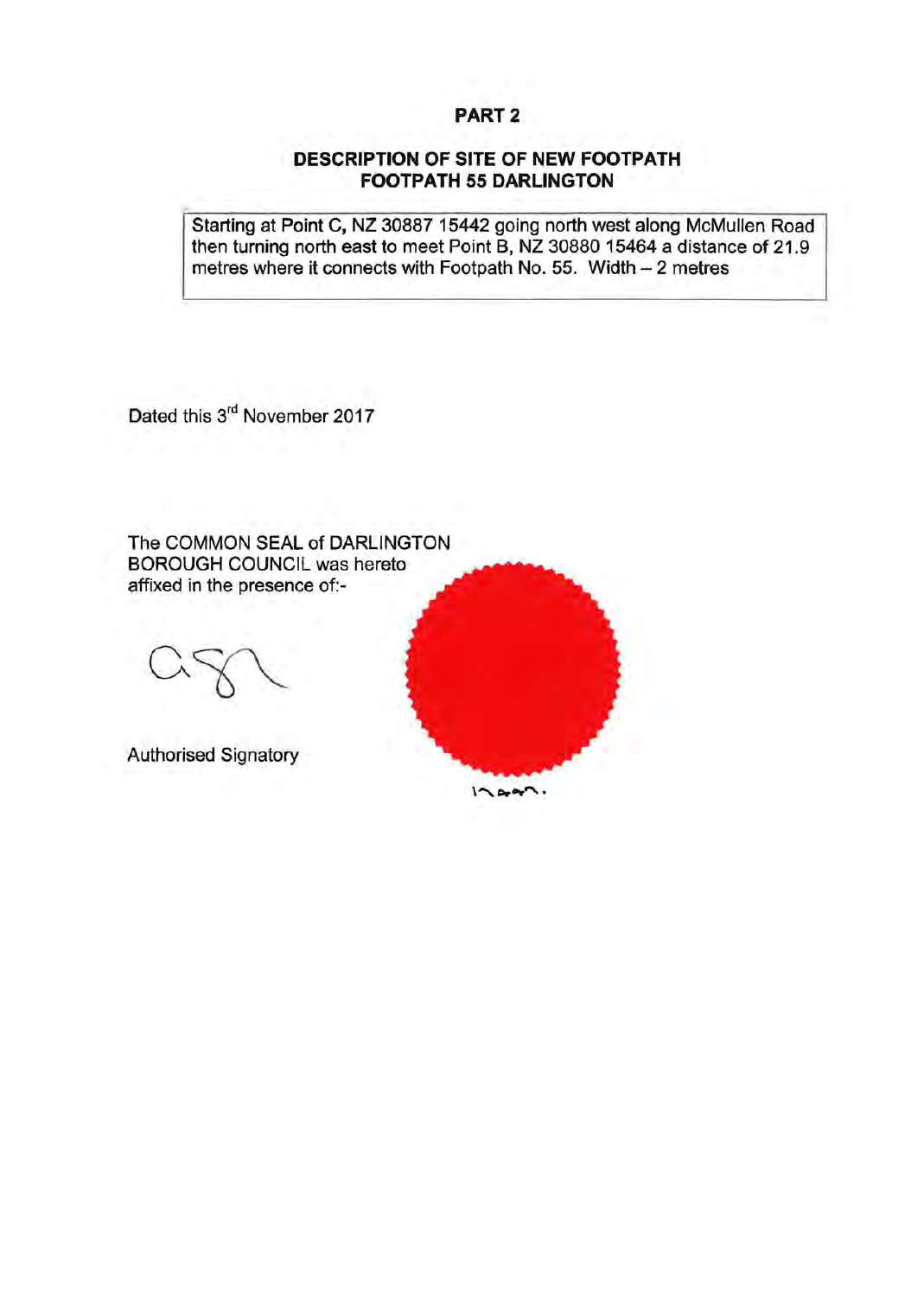